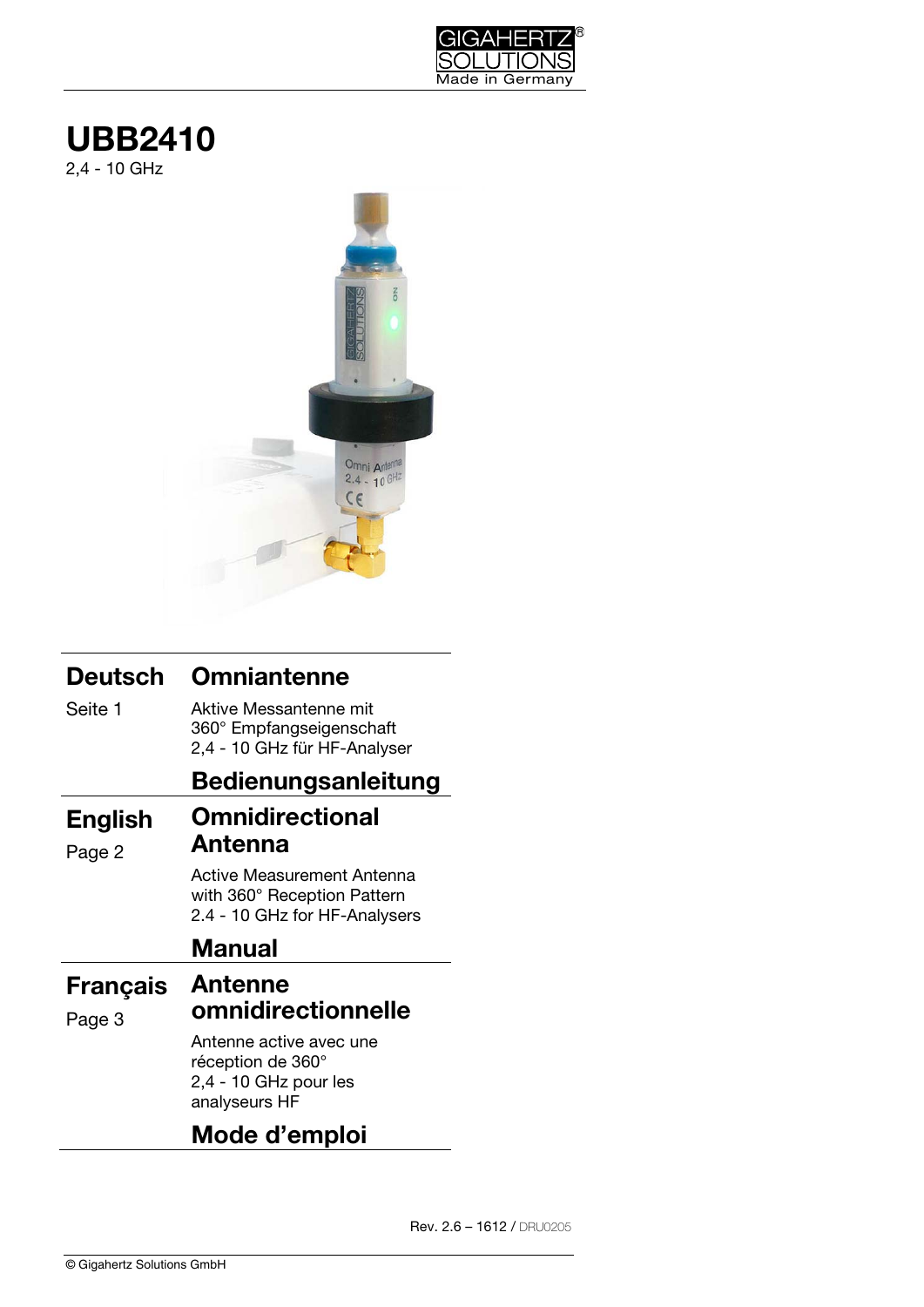

## **Danke!**

Wir danken Ihnen für das Vertrauen, das Sie uns mit dem Kauf der UBB2410 bewiesen haben.

Die "Rundum"-Empfangseigenschaft prädestiniert diese für die Messung der Gesamtexposition im Bereich von 2,4 bis 10 GHz mit dem HFW59D (bzw. bis 6 GHz mit dem HFW35C).

# **Thank You!**

We thank you for the confidence you have shown in Gigahertz Solutions by buying a UBB2410 antenna.

With its omnidirectional reception pattern it is predestined for the measurements of the total exposure in the range from 2.4 to 10 GHz with the HFW59D (resp. up to 6 GHz with the HFW35C).

## **Merci!**

Nous vous remercions pour la confiance témoignée par l'achat de cette antenne UBB2410.

Avec sa capacité réceptive omnidirectionnelle, elle est prédestinée pour des mesures de l'exposition totale dans la gamme de fréquences entre 2,4 et 10 GHz avec le HFW59D (resp. jusqu'à 6 GHz avec le HFW35C).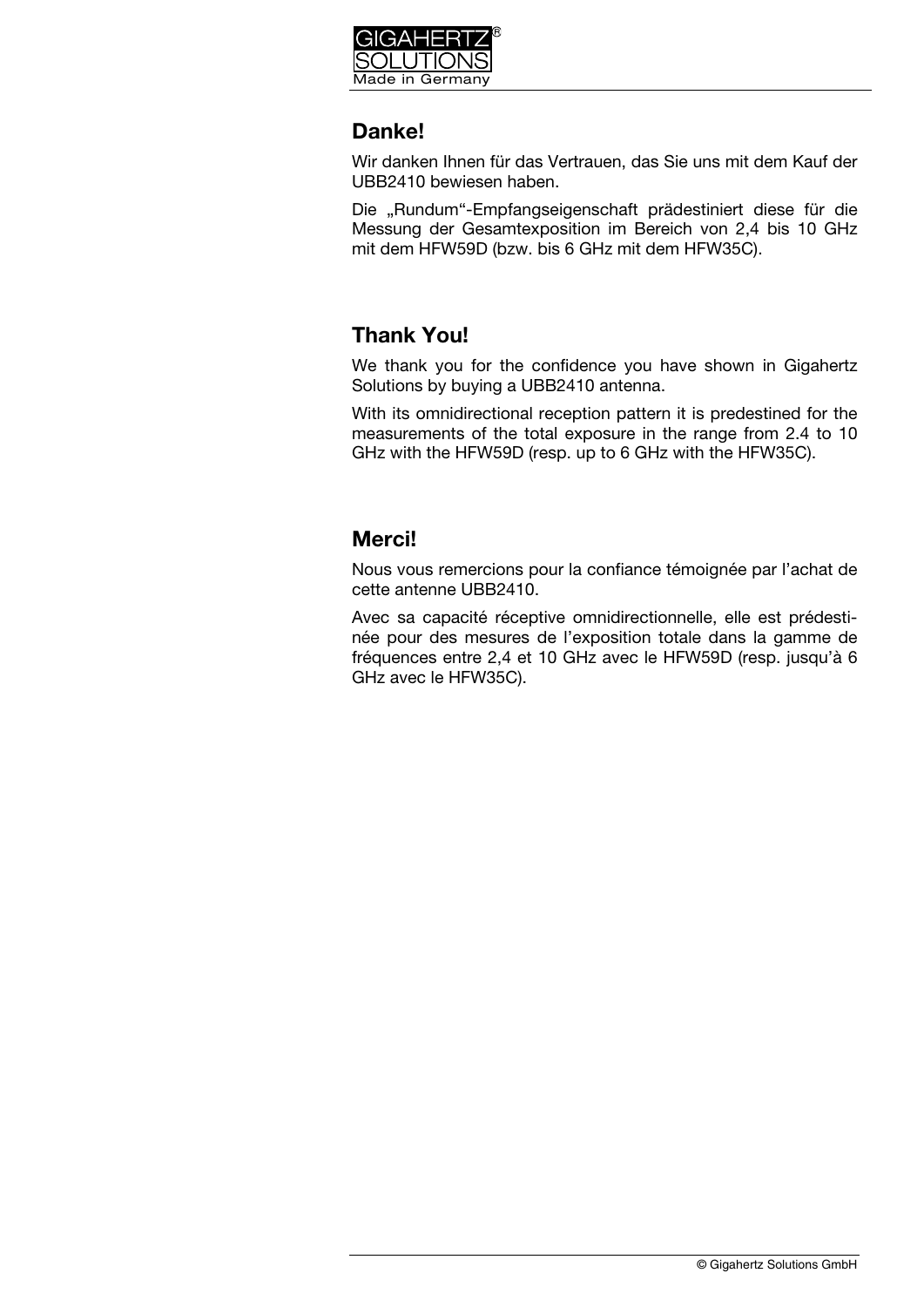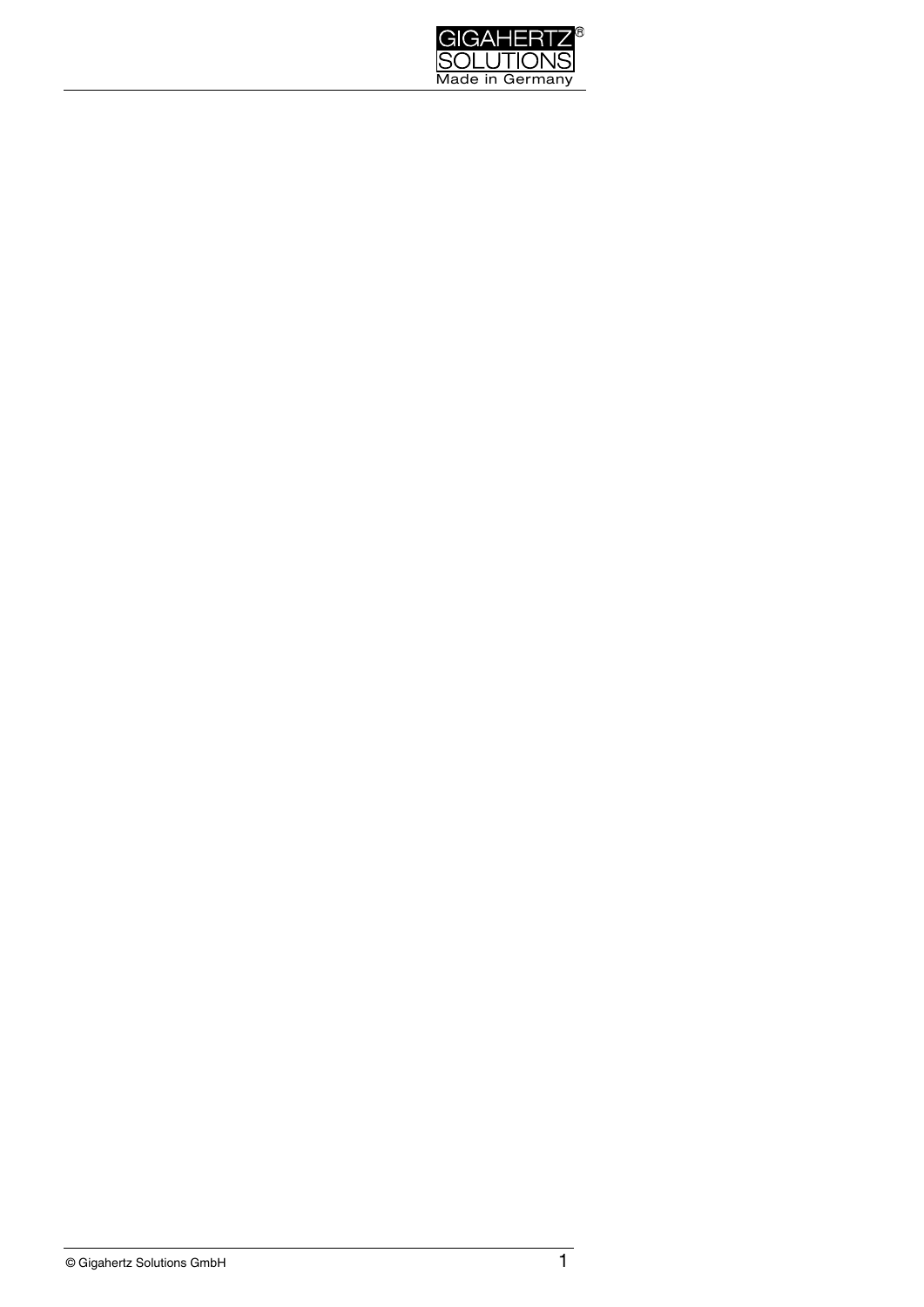

#### **Deutsch**

### **Montage**

Montieren Sie die Antenne wie vorne auf der Anleitung abgebildet.

Die Aufdrehhilfe am SMA-Stecker ist so dimensioniert, dass man diesen mit den Fingern fest anschrauben, aber nicht überdrehen kann. Den Winkelstecker nicht vom Antennenkörper lösen!

Aus technischen Gründen ist der Fußpunkt des eigentlichen Resonators äußerst filigran ausgeführt und wird durch die leicht elastische Plastikhülle optimal fixiert. Der für den Frequenzgang sehr wichtige Ringferrit sollte etwa mittig zwischen den aufgedruckten Punkten positioniert sein. Der Ferrit ist mit einem dauerelastischen Silikonschlauch "stoßgedämpft" gelagert<sup>1</sup>.

## **Technische Hinweise zum Betrieb der UBB2410**

Die grün leuchtende "ON"-LED zeigt eine ausreichende Stromversorgung der aktiven Antenne.

Die UBB2410 wird durch den Antennenausgang des HF-Analysers (HFW35C, HFW59D) ferngespeist, d.h. mit dem nötigen Strom für deren interne Elektronik versorgt.

- Die UBB2410 verbraucht etwa halb so viel Strom wie der HF-Analyser. Dessen Batterie-/Akkulaufzeit reduziert sich bei Benutzung der UBB2410 also um etwa ein Drittel.
- Die Low.-Batt.-Anzeige auf dem Display des HF-Analysers gilt für das Gesamtsystem inklusive Antenne.

## **Richtcharakteristik / Empfangseigenschaften der UBB2410**

Die UBB2410 hat eine so genannte "Omni" oder "Rundstrahl<sup>2</sup>"-Charakteristik (siehe symbolische Darstellung, wobei man sich den Resonator senkrecht in der Mitte denken muss).



Optimale Empfangseigenschaften hat sie …

- in der horizontalen Ebene um die Achse des Resonators, wobei die Empfindlichkeit nach oben und unten langsam abfällt.
- und zwar für vertikal polarisierte Sender.

1

 $1$  Ferrit ist eine ferromagnetische Keramik und damit stoßempfindlich.

<sup>&</sup>lt;sup>2</sup> Auch wenn der für diesen Typ gebräuchliche Begriff "Rundstrahlantenne" das Gegenteil suggeriert, handelt es sich hier dennoch um eine reine Empfangsantenne.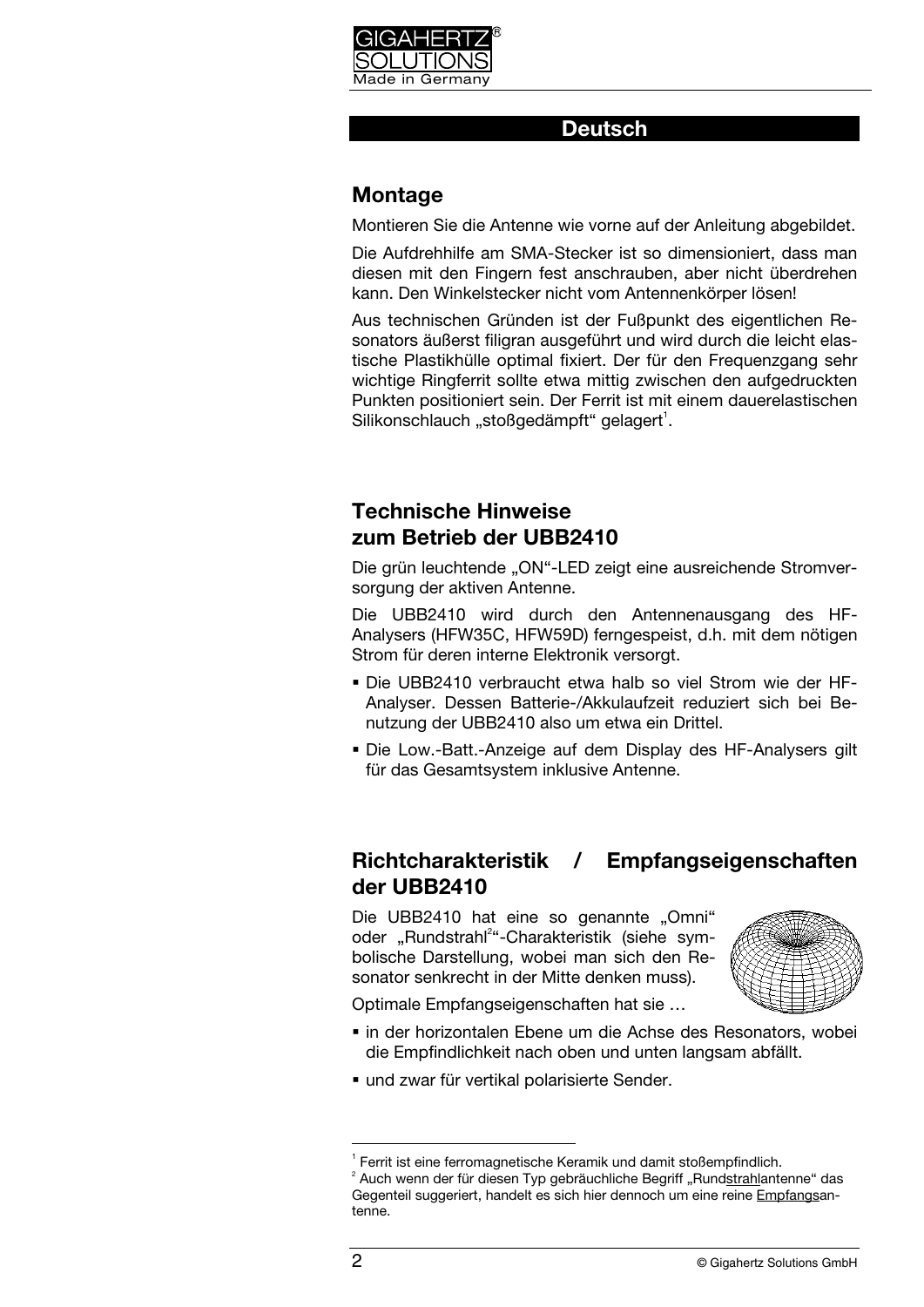

Die Empfindlichkeit ist in Richtung des Antennenkörpers / Messgeräts / der messenden Person reduziert. Überkopfhoch gehalten reduziert sich der Einfluss der messenden Person.

*Horizontal* polarisierte Sender in der horizontalen Ebene bei senkrechtem Resonator werden um bis zu 10 dB gedämpft. Bei unbekannter Polarisierungsebene der Feldquelle(n) sollten also beide Ebenen betrachtet werden (zum Beispiel durch Anwendung der Schwenkmethode).

Die benötigten Fernfeldbedingungen sind ab ca. einem halben Meter gegeben.

## **Durchführung der Messung mit der UBB2410**

Typischerweise wird die Antenne mit senkrechtem Resonator, also waagerechtem Antennenkörper eingesetzt.

Das Messgerät mit der Antenne sollte am locker ausgestreckten Arm gehalten und nach rechts und links geschwenkt werden, um den Einfluss der messenden Person zu reduzieren. Das genaue Vorgehen zur Messung ist in der Anleitung zum HF-Analyser beschrieben.

**Die UBB2410 ermittelt in aller Regel höhere Anzeigewerte als LogPer-Antennen.** Das liegt daran, dass die Rundum-Empfangscharakteristik und die kompakte Bauform sogenannte "Hotspots" deutlicher zutage treten lassen, also Punkte großer Strahlungsüberhöhungen durch Mehrfachreflexionen u.a.<sup>3</sup>.

Beide Antennenformen sind zur Beurteilung einer Belastungssituation anerkannt. Es empfiehlt sich bei der Erstellung von Gutachten die jeweils zugrundeliegende Mess- und Antennentechnik anzugeben.

## **Genauigkeit**

Mit der Revision vom Frühjahr 2016 konnte die Genauigkeit der UBB2410 über den gesamten Frequenzgang auf das hohe Niveau der LogPer Antenne verbessert werden. Insbesondere im unteren WLAN Band und bei 8-10 GHz konnte der Antennengewinn deutlich erhöht werden.

Die Antennenkurve der UBB2410 ist auf diejenige der LogPer Antenne adaptiert und wird im HF-Analyser kompensiert.

 $\overline{a}$ 

 $3$  Diesen Maxima stehen zwar auch entsprechende Minima durch Auslöschungen gegenüber, da aber aus baubiologischer Sicht nur die Maxima beachtet werden, fällt das nicht ins Gewicht.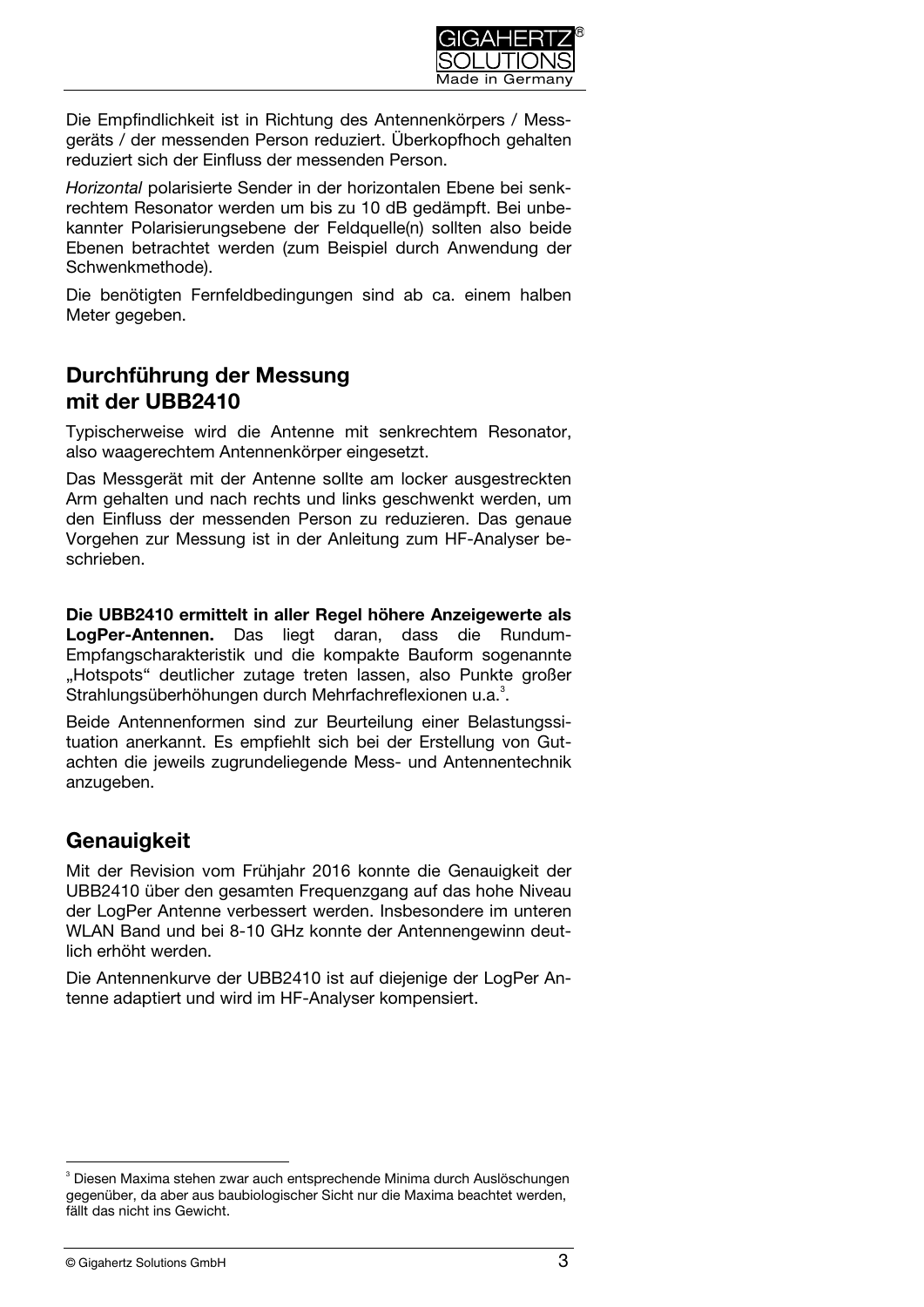

#### **English**

### **Assembly**

Install the antenna as illustrated on the first page of this manual.

The mounting aid fixed to the SMA connector is dimensioned in such a way that it can be tightly screwed onto the connector without the risk of overwinding it. Make sure not to remove the angle plug from the antenna!

For technical reasons, the foot of the resonator needs to be of an extremely fine design, however it is optimally secured by the slightly elastic plastic sleeve. The black ferrite ring, which is very important for the frequency response, should be positioned more or less centrally in between the imprinted dots. The ferrite ring is shock-mounted and fixed in place with the help of a permanently elastic silicone tube<sup>4</sup>.

## **Technical instructions for the use of the UBB2410**

The green "ON"-LED shows sufficient power supply of the active antenna.

The internal circuitry of the UBB2410 is supplied with DC current through the antenna output of the HF-Analyzer (HFW35C, HFW59D).

- The UBB2410 consumes about half as much current as the HF-Analyser itself, which, as a result, will run only two thirds of the normal running time.
- The Low.-Batt.-signal on the HF-Analyzer's LCD stands for the system of both the HF-Analyser and the antenna.

## **Directional pattern / reception characteristic of the UBB2410**

The UBB2410 has a so-called "omnidirectional" pattern (see symbolic drawing, visualizing the resonator in a vertical position in the middle of the "doughnut").



The best reception will be found…

- $\blacksquare$  in the horizontal plane around the axis of the resonator, with the sensibility decreasing slowly versus the top and the bottom.
- **for vertically polarized radiation, respectively.**

<sup>1</sup> <sup>4</sup> A ferrite is of ferromagnetic ceramic material and is rather sensitive to shock.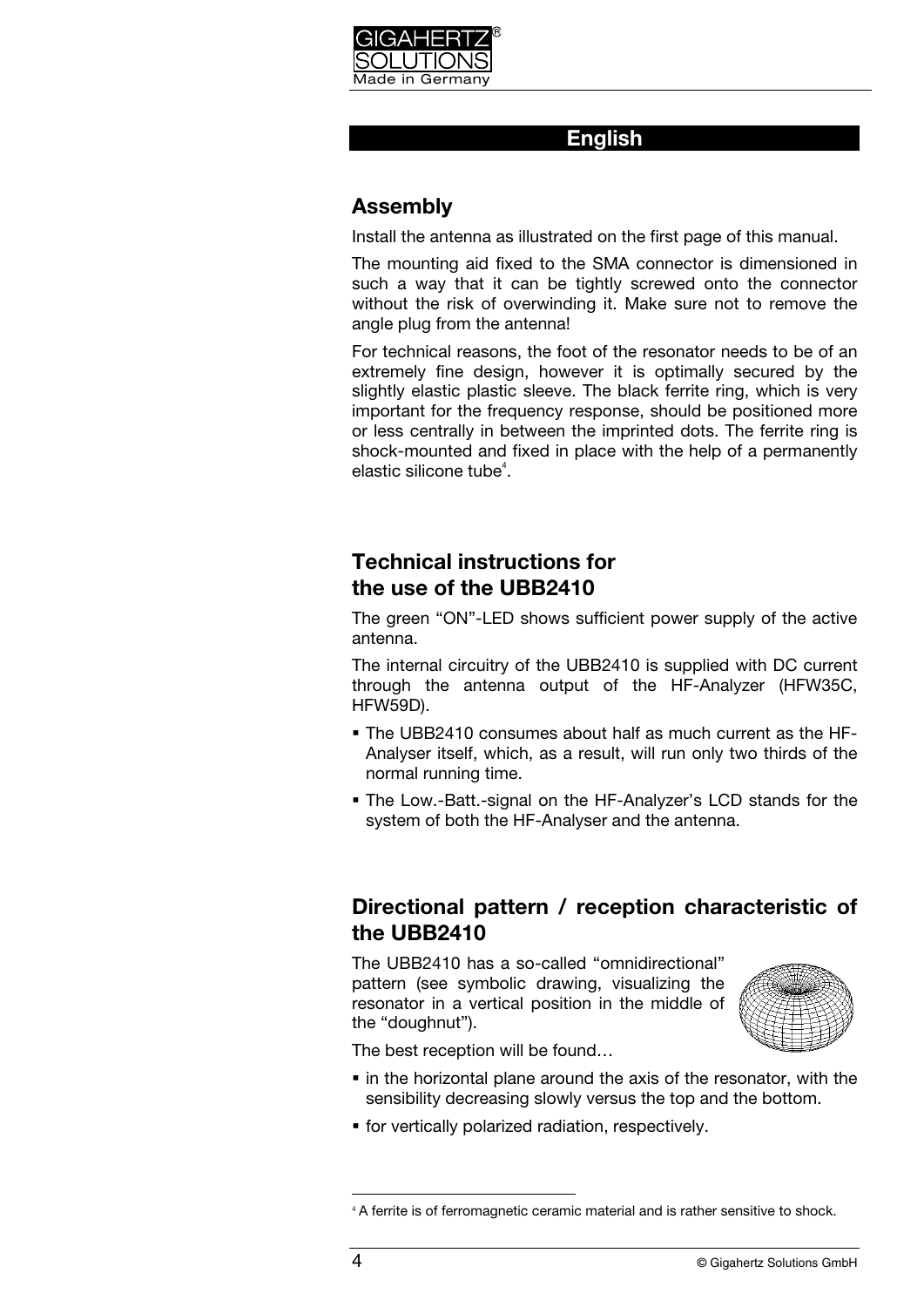

The sensitivity is reduced in the direction of the antenna body / the HF-Analyser / the person measuring. Holding it above head level will reduce the influence of the person measuring.

*Horizontally* polarized radiations in the horizontal plane are subject to a 10 dB attenuation. In the case of unknown polarization direction of the field source, both planes should be looked at (for instance by applying the panning method).

The required far field conditions are given at distances of more than half a meter.

### **How to perform measurements**

Under most measuring conditions the resonator is to be held in a vertical position, i.e. with the antenna body in a horizontal position.

The instrument incl. antenna should be held with the arm stretched out loosely, and panned to the right and to the left in order to reduce the field distortions caused by the measuring person's body. For details of how to perform the measurement please refer to the instruction manual for the HF-Analyser in use.

**Usually, a UBB antenna will show higher readings than a LogPer antenna.** The reason for this is the omnidirectional reception pattern and the compact size of the UBB, which will make socalled "hotspots" more clearly visible. These hotspots are small areas of very high readings due to multiple reflections, etc.<sup>5</sup>.

Both kinds of antennae are broadly accepted for evaluating the exposure. When making reports it is, however, recommended to state the underlying instrumentation.

### **Accuracy**

With the revision of spring 2016, the precision of the UBB2410 has been significantly improved, and adjusted to the high standard of the LogPer antenna across the complete frequency range. Particularly in the lower WLAN band and at 8-10 GHz the antenna gain has been considerably increased.

The antenna curve of the UBB2410 is adapted to that of the LogPer antenna, and is compensated in the HF-Analyser.

 $\overline{a}$ 

<sup>&</sup>lt;sup>5</sup> These maxima are always also accompanied by corresponding minima through cancellation. From the building biology's point of view, though, only the maxima are relevant so these minima are not of significance.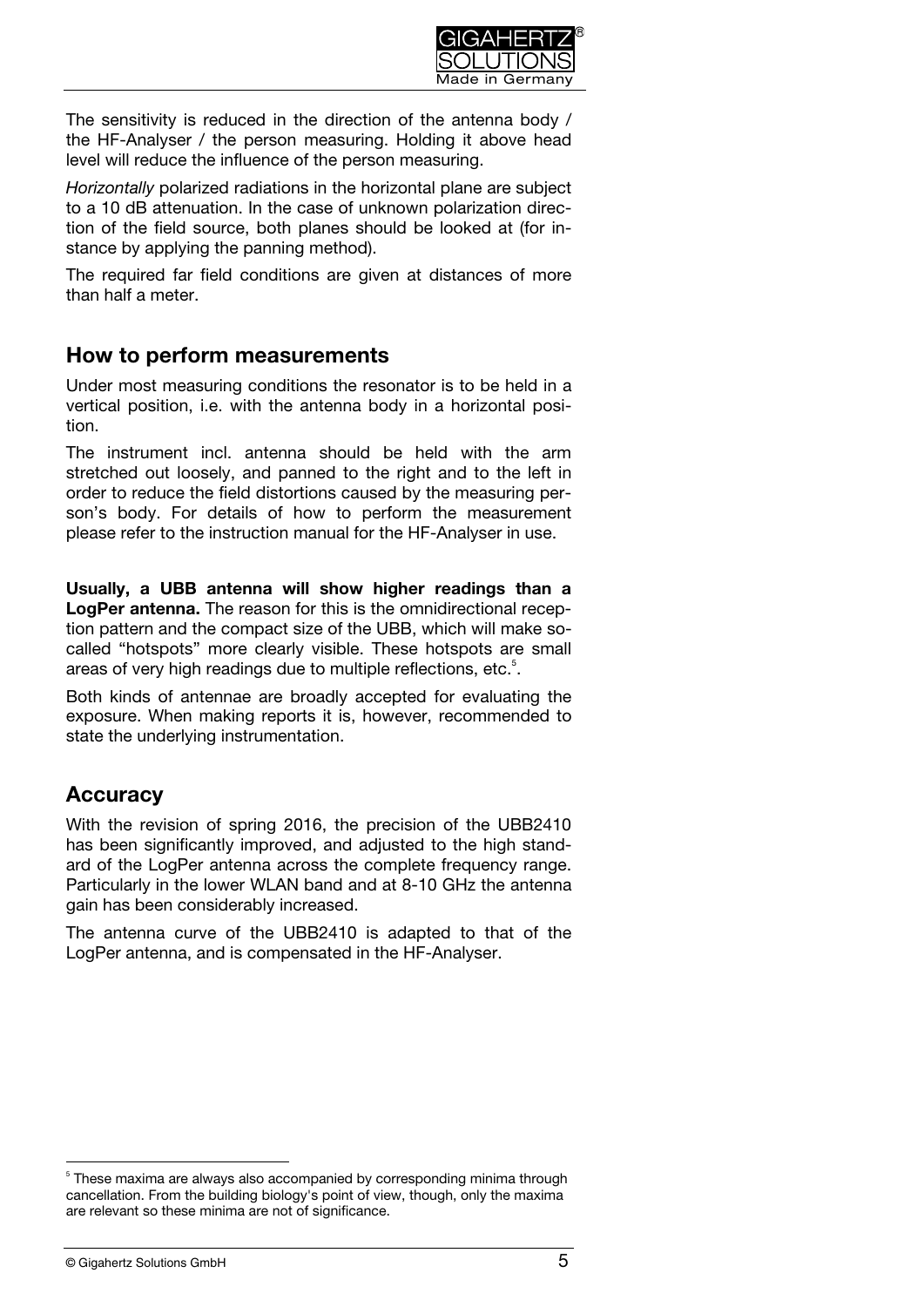

#### **Français**

### **Assemblage**

Installez l'antenne comme illustré sur la première page de ce manuel.

Le connecteur SMA est équipé avec une aide de vissage, facilitant qu'on puisse fermement visser de la main ce connecteur à l'analyseur sans le forcer. Faites attention de ne pas détacher la fiche coudée de l'antenne!

Pour des raisons techniques, le résonateur doit être aussi fin que possible à sa base, mais il est stabilisé de façon optimale par une housse de plastique élastique. Cet anneau en ferrite très important pour la réponse en fréquence doit être positionné environ au milieu entre les points imprimés. L'anneau en ferrite est monté sur l'antenne avec un tuyeau amortissant de silicone élastique permanent<sup>6</sup>.

## **Conseils techniques pour l'opération de l'antenne UBB2410**

La LED verte "ON" indique une alimentation suffisante de l'antenne active.

L'antenne UBB2410 est alimentée avec le courant nécessaire pour son électronique interne par la sortie d'antenne de l'analyseur HF (HFW35C, HFW59D).

- L'UBB2410 consomme environ la moitié moins d'électricité que l'analyseur HF. C'est-à-dire, en cas d'utilisation de l'UBB2410, la durée de vie de la batterie de l'analyseur se réduit par env. un tiers.
- L'indication Low-Batt. sur l'écran de l'analyseur HF s'applique à l'ensemble de l'équipement, y compris l'antenne.

## **Directionnalité / Caractéristiques de réception de l'antenne UBB2410**

L'UBB2410 a une directionnalité "Omni" (voir illustration symbolique, où il faut, cependant, s'imaginer le résonateur verticalement au milieu).



Les caractéristiques de réception les plus optimales sont …

- dans le plan horizontal autour de l'axe du résonateur, où, cependant, la sensibilité diminue lentement vers le haut et vers le bas,
- et ce pour des émetteurs avec polarisation verticale.

1

 $6$  Les ferrites sont de céramique ferromagnétique et très sensibles aux chocs.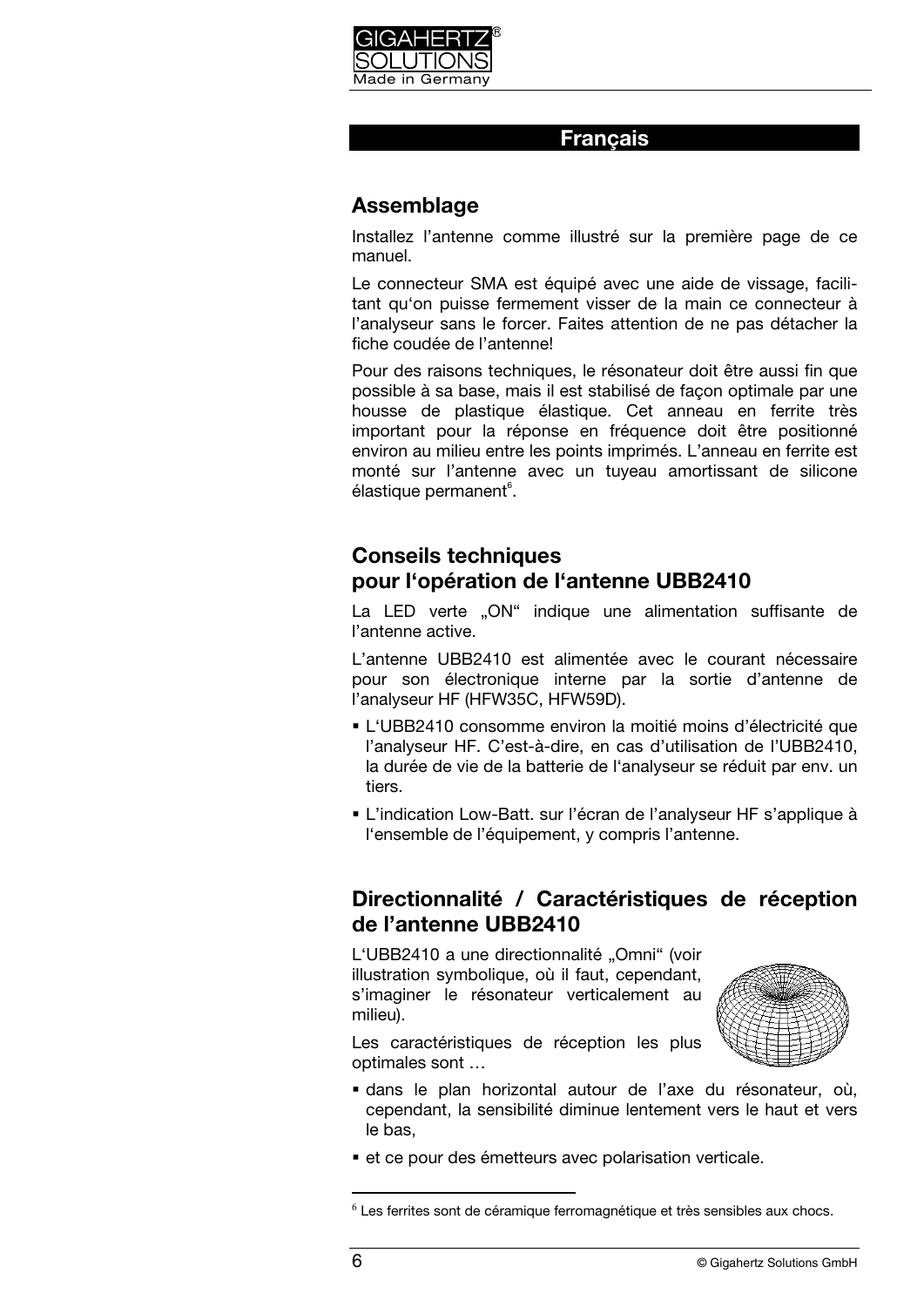

La sensibilité est reduite dans la direction du corps de l'antenne / de l'instrument de mesure / de la personne effectuant les mesures. Avec l'antenne positionnée au-dessus de la tête, l'influence de la personne effectuant les mesures se réduit.

Des émetteurs avec polarisation *horizontale* dans le plan horizontal et avec un résonateur vertical doivent être atténués par 10 dB. En cas de doute sur la direction de polarisation de la source, il faudrait analyser tous les deux directions (par ex. par effectuant des mouvements pivotants).

Une distance d'environ un demi-mètre suffit pour remplir les conditions exigées de champ lointain.

## **Comment réaliser les mesures avec l'antenne UBB2410**

Normalement, l'antenne est positionnée avec alignement vertical du résonateur, c'est-à-dire alignement horizontal du corps de l'antenne.

L'instrument doit être tenu légèrement à bout du bras et pivoté à la droite et à la gauche, afin de réduire l'influence sur les valeurs mesurées par la personne effectuant les mesures. Pour plus de détails sur la procédure exacte de mesure, veuillez vous référer au manuel de votre analyseur HF.

**En règle générale, l'antenne UBB2410 produira des valeurs plus élévées que les antennes LogPer.** C'est dû au fait que les caractéristiques de réception omnidirectionnelles tant que la forme compacte de l'antenne peuvent fair apparaître plus clairement les "hotspots", c'est-à-dire les points de valeurs élevées de rayonnement causées par ex. par réflexions multiples<sup>7</sup>.

Tous les deux formes d'antenne sont reconnues pour une analyse du degré de pollution. Nous recommandons préciser dans votre expertise l'instrument et l'antenne utilisés pendant les mesures.

## **Précision**

Avec la révision de printemps 2016, la précision de l'antenne UBB2410 a pu être améliorée sur tout le spectre de fréquences au niveau élevé de l'antenne LogPer. Particulièrement, sur la bande inférieure de WLAN et à un point de 8-10 GHz, le gain d'antenne a pu être notablement augmenté.

La courbe d'antenne de l'UBB2410 est adaptée à celle de l'antenne LogPer et compensée par l'analyseur HF.

 $\overline{a}$ 

 $7$  Par effacement, ces maximums sont toujours accompagnés par des minimums correspondants, mais cela n'importe pas, car du point de vue de la biologie de construction, il faut seulement faire attention aux maximums.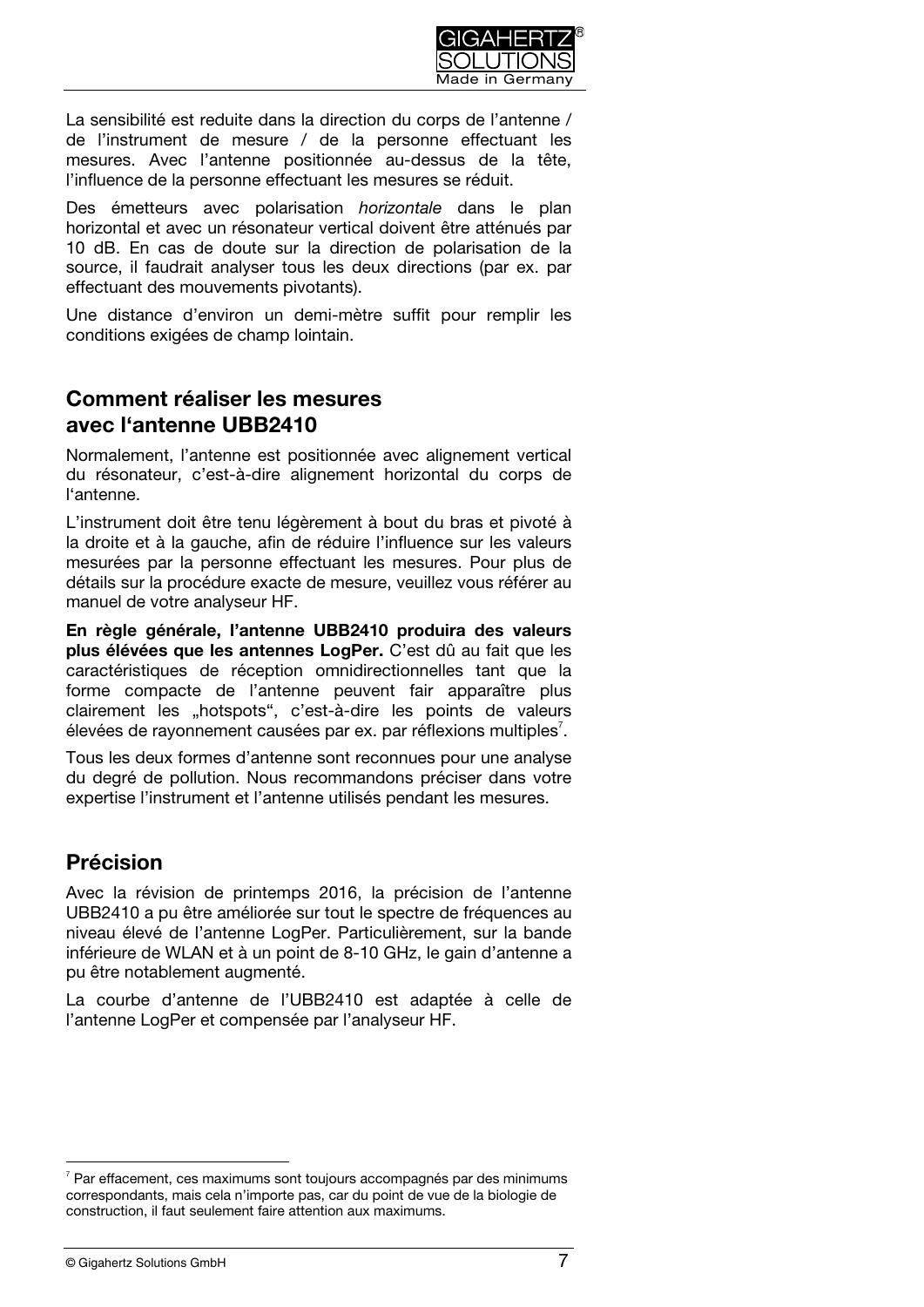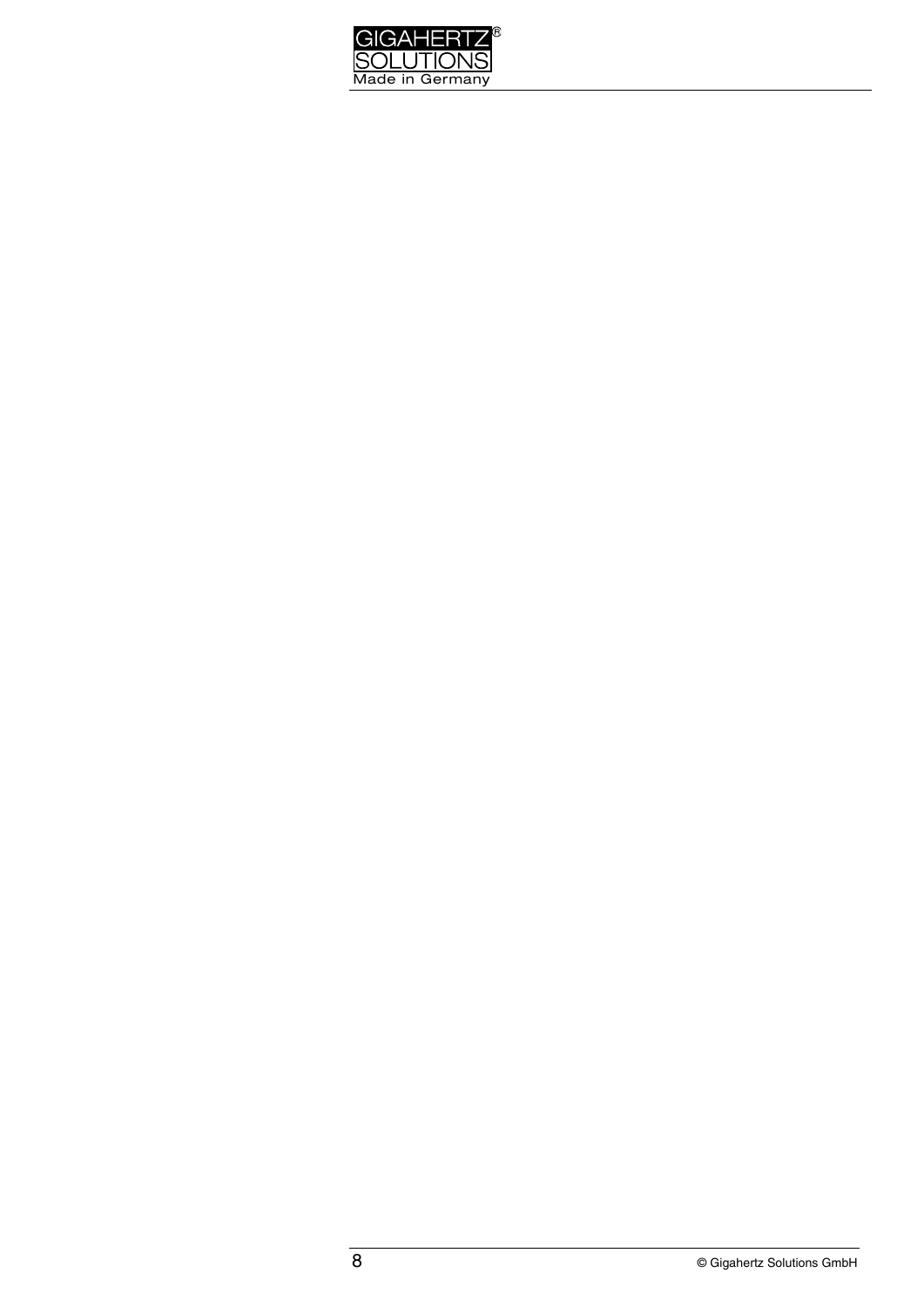

## **Garantie et Service**

Wir leisten zwei Jahre Garantie auf Funktions- und Verarbeitungsmängel bei sachgemäßem Einsatz. Im Falle einer Fehlfunktion bitten wir Sie, uns vor der Rücksendung zu kontaktieren, um zu prüfen, ob es eventuell eine einfache Lösung für Ihr Problem gibt, bzw. um Ihnen ggf. eine Retouren-Nummer geben zu können.

## **Warranty and Service**

We grant a two year warranty on factory defects subject to the proper application of our products. In the case of malfunction, please contact us or your dealer before returning the product, in order to verify whether there might be a simple solution to the problem, or in order to give you a return number.

## **Garantie et Service**

Nous accordons une garantie de deux ans contre tout défaut de fabrication, sous réserve que les conseils d'utilistion prescrits aient été respectés. En cas d'erreurs de fonctionnement, nous vous prions de bien vouloir prendre contact avec nous ou votre distributeur avant de renvoyer le produit pour pouvoir vérifier s'il y ait une solution simple pour votre problème ou pour pouvoir vous donner une numéro de renvoi.